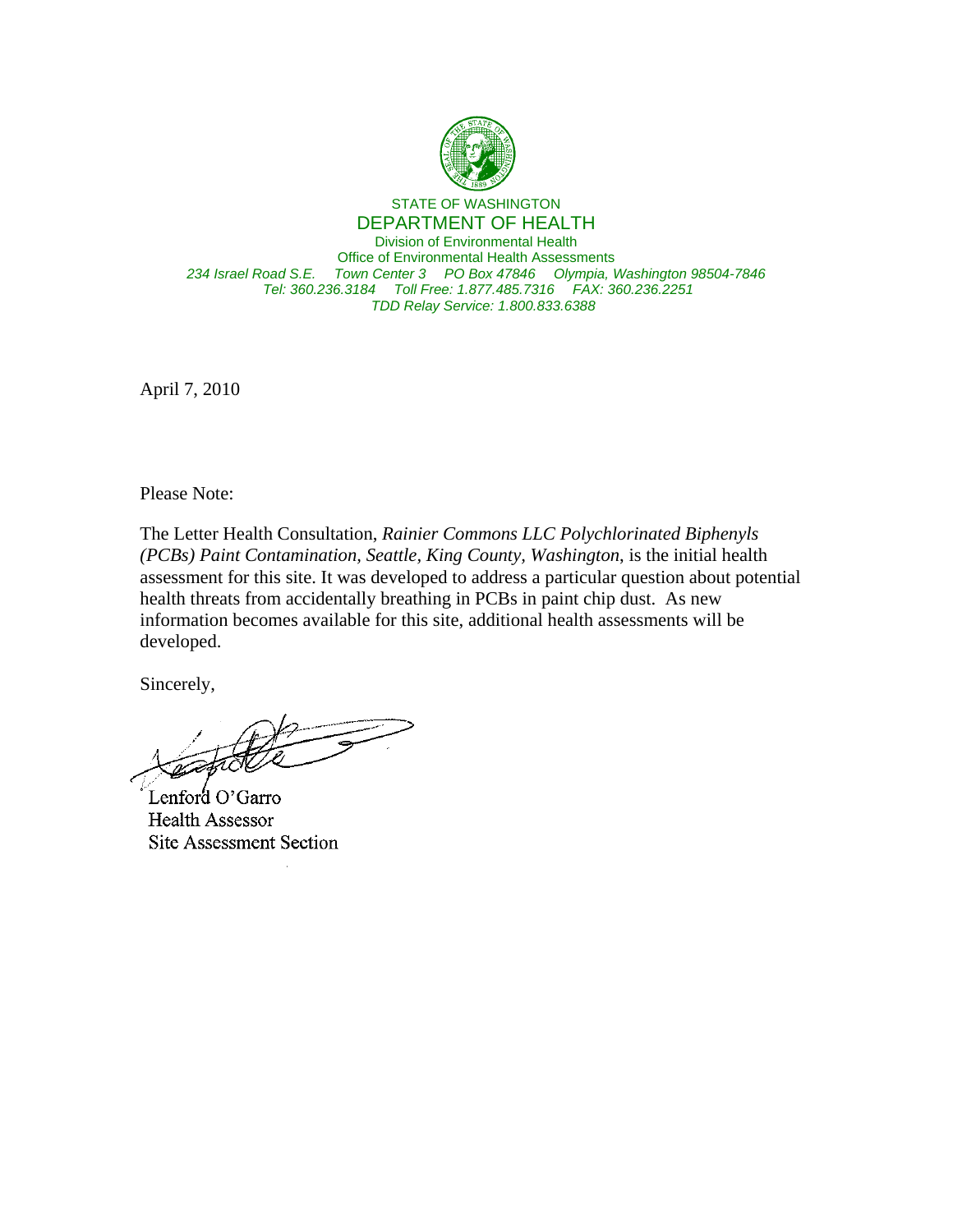# **Letter Health Consultation**

## Rainier Commons LLC Polychlorinated Biphenyls (PCBs) Paint Contamination Seattle, King County, Washington

March 10, 2010

**Prepared by** 

**The Washington State Department of Health Under a Cooperative Agreement with the Agency for Toxic Substances and Disease Registry**

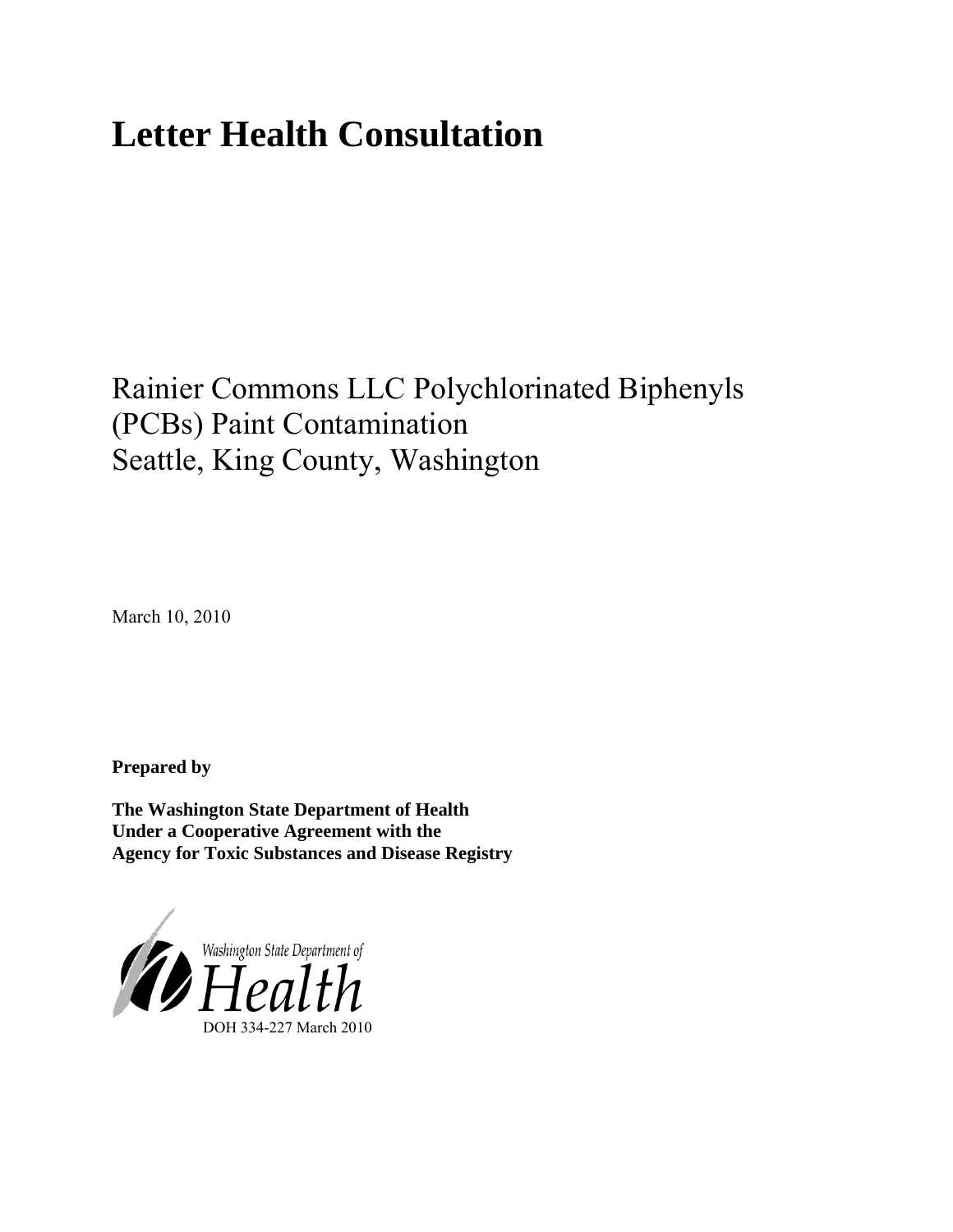#### **Health Consultation: A Note of Explanation**

A health consultation is a verbal or written response from ATSDR or ATSDR's Cooperative Agreement Partners to a specific request for inf ormation about health risks related to a specific site, a chemical release, or the presence of hazardous m aterial. In order to prevent or mitigate exposures, a consultation may lead to specific actions, such as restricting use of or replacing water supplies; intensifying environmental sampling; restricting site access; or removing the contaminated material.

In addition, consultations may recommend additional public health actions, such as conducting health surveillance activities to evaluate exposure or trends in adverse health outcomes; conducting biological indicators of exposure studies to assess exposure; and providing health education for health care providers and community members. This concludes the health consultation process for this site, unless additional information is obtained by ATSDR or ATSDR's Cooperative Agreement Partner which, in the Agency's opinion, indicates a need to revise or append the conclusions previously issued.

> You May Contact ATSDR Toll Free at 1-800-CDC-INFO or Visit our Home Page at: http://www.atsdr.cdc.gov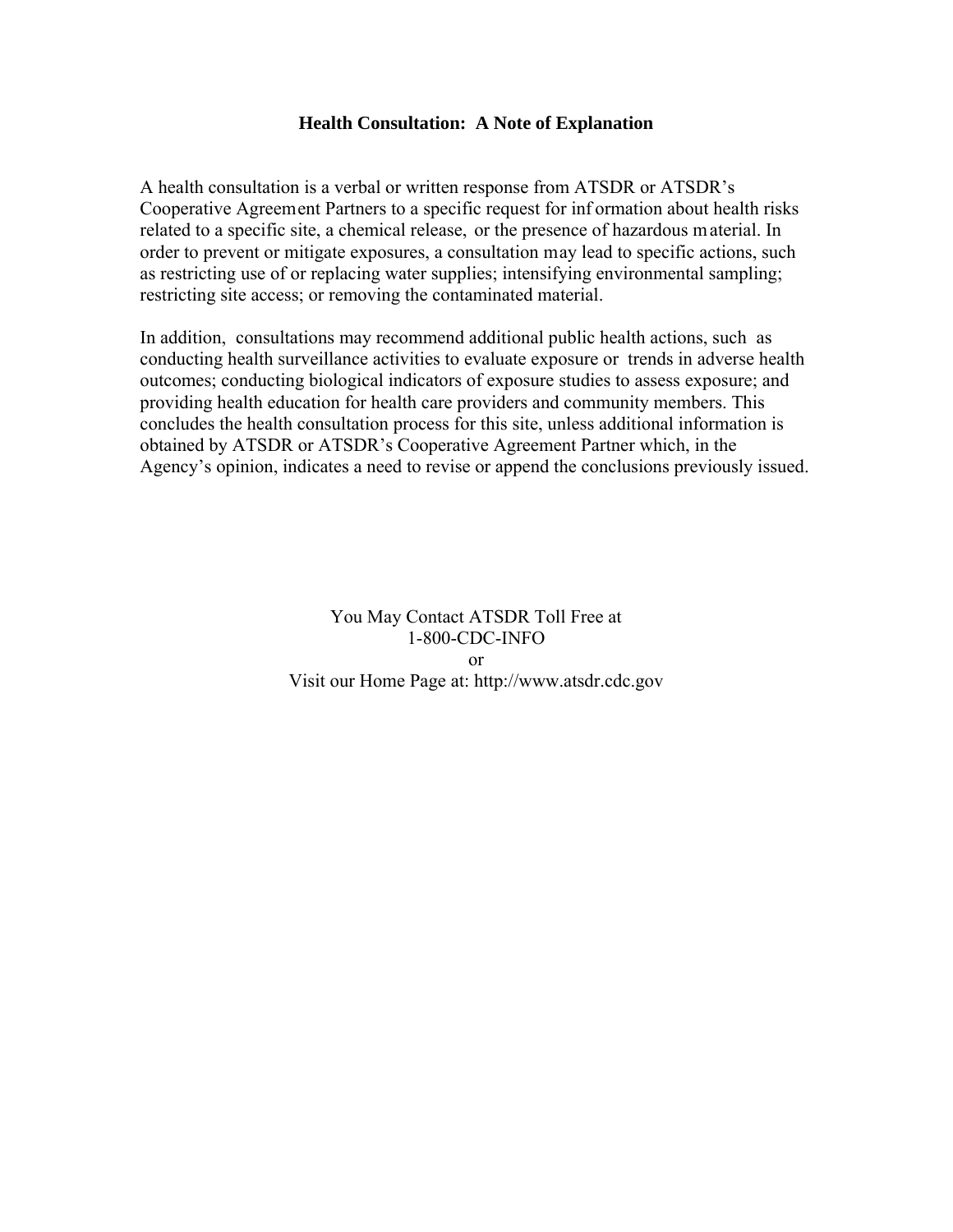#### LETTER HEALTH CONSULTATION

Rainier Commons LLC Polychlorinated Biphenyls (PCBs) Paint Contamination

SEATTLE, KING COUNTY, WASHINGTON

Prepared By:

Washington State Department of Health Under Cooperative Agreement with the Agency for Toxic Substances and Disease Registry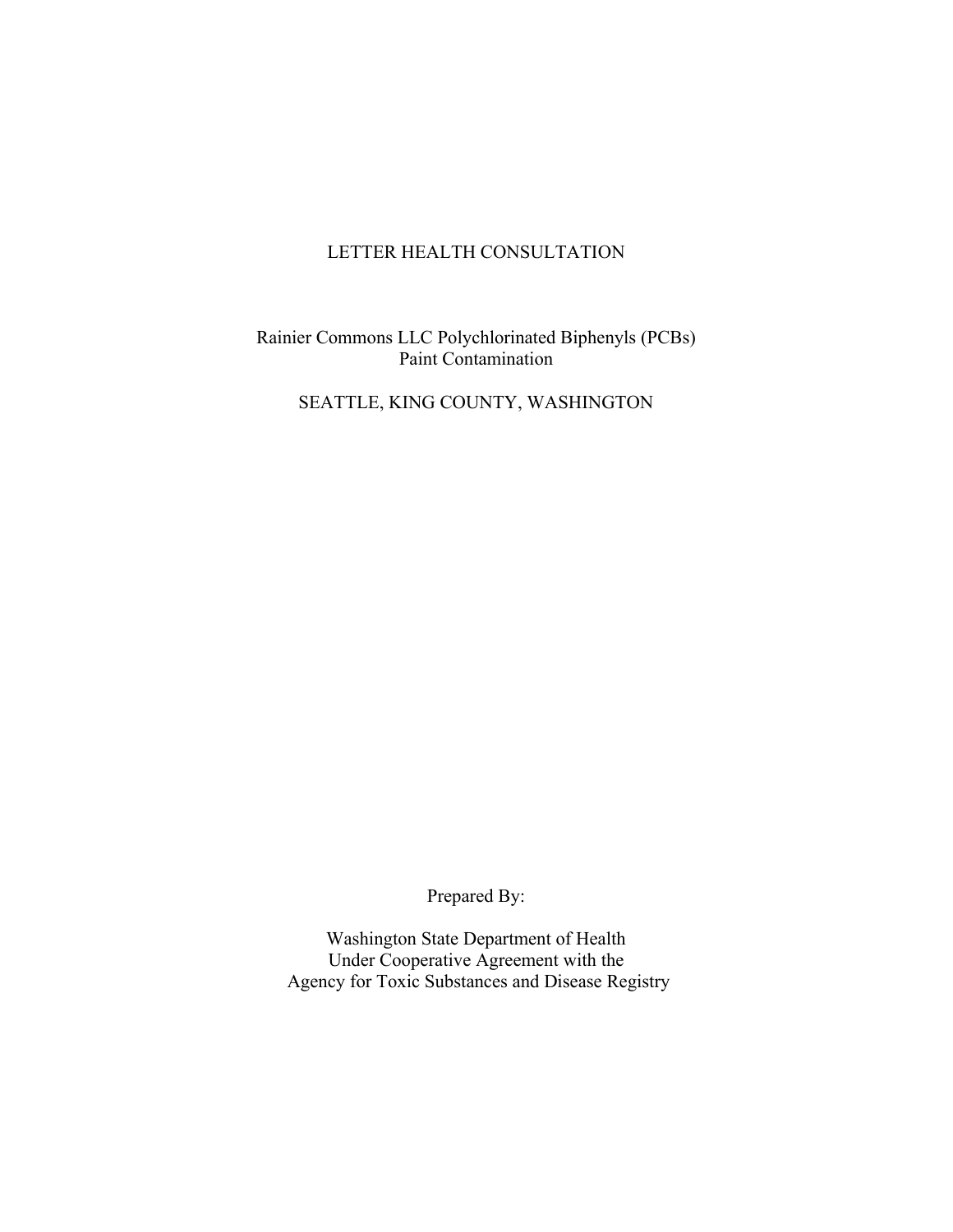

 *234 Israel Road S.E.* � *Town Center 3* � *PO Box 47846* � *Olympia, Washington 98504-7846 Tel: 360.236.3184* � *Toll Free: 1.877.485.7316* � *FAX: 360.236.2251* STATE OF WASHINGTON DEPARTMENT OF HEALTH Division of Environmental Health Office of Environmental Health Assessments  *TDD Relay Service: 1.800.833.6388*

### **Letter Health Consultation**

March 9, 2010

| TO:      | Dan Cargill<br>Washington State Department of Ecology (Ecology)          |
|----------|--------------------------------------------------------------------------|
| FROM:    | Lenford O'Garro<br>Washington State Department of Health (DOH)           |
| SUBJECT: | Rainier Commons LLC Polychlorinated Biphenyls (PCBs) Paint contamination |

#### **Statement of Issues:**

The Washington State Department of Health (DOH) prepared this Letter Health Consultation (LHC) at the request of Washington State Department of Ecology (Ecology). The purpose is to evaluate whether PCBs found in paint chips from the Rainier Commons building, Seattle, Washington pose a health hazard to humans. DOH prepares letter health consultations under a cooperative agreement with the Agency for Toxic Substances and Disease Registry (ATSDR).

#### **Background:**

Rainier Commons LLC is the former Rainier Brewery building located in the Georgetown district of south Seattle, King County, Washington. The brewery was built in 1884 on about 4.6 acres with 26 buildings along Airport Way South. Today, the properties are used for artist lofts, restaurants, coffee roasting operations, and storage facilities [1].

In October 2005, the City of Seattle Public Utility Department (SPU) sampled sediment from stormwater collection system around the old brewery. PCBs were found at very high levels ranging from 17.5 ppm to 2,200 ppm [1]. In May 2006, consultants for Rainier Commons sampled stormwater collection system sediment from around the old brewery and the exterior paint [1]. The exterior paint contained PCBs (Aroclor 1254) at 2,300 ppm. In January 2008, SPU resampled the stormwater collection system sediment around the old brewery and found lower concentrations. In February 2008, SPU removed the PCB contaminated sediments from the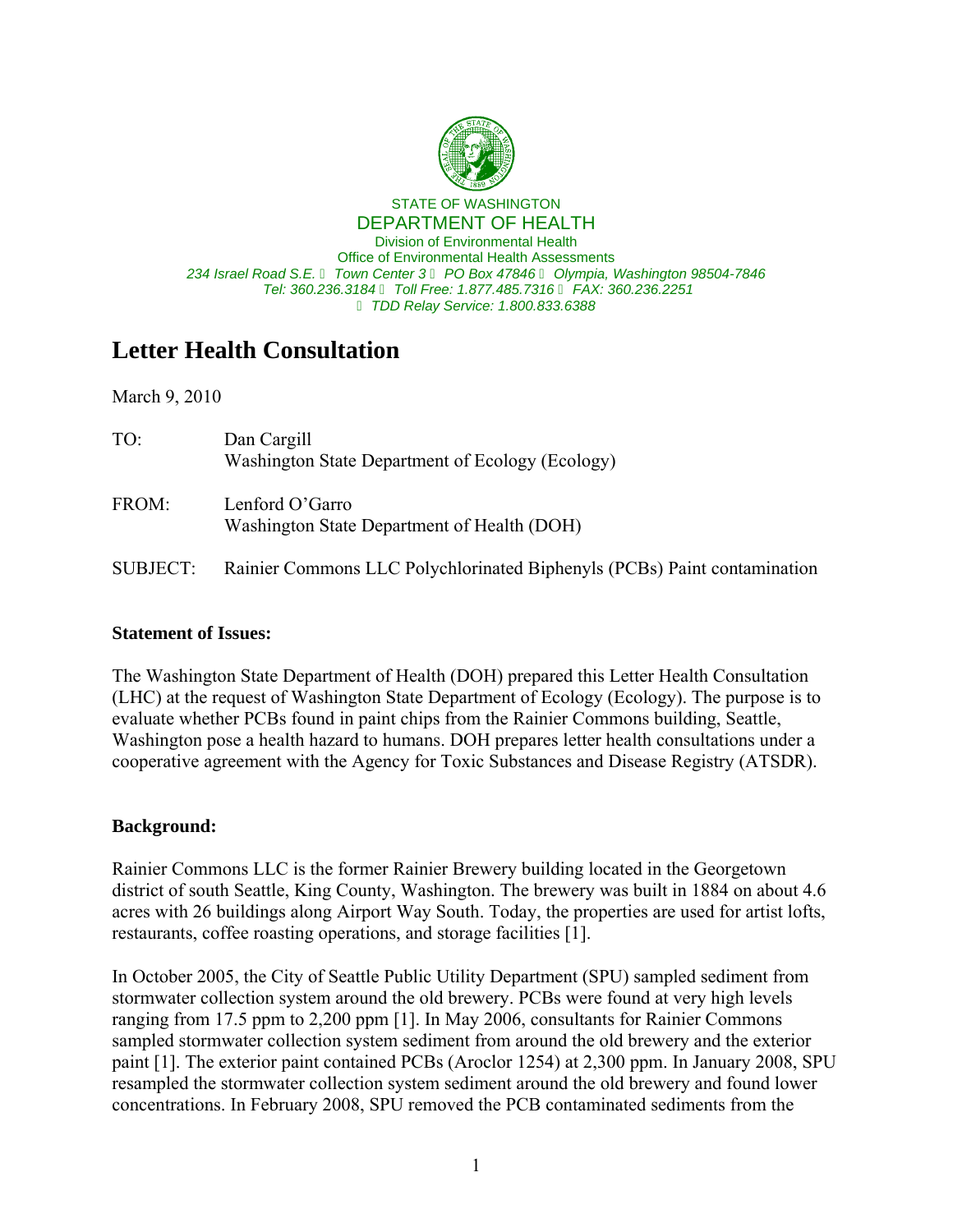stormwater collection system. In March 2009, the EPA Region 10 inspection team visited the site and collected exterior paint chips from the old brewery building (see Figure 1). They also collected a sample from between the gravel strip and the paint chips that had migrated towards the catch basin (See Table 1), as well as from a stormwater collection system sediment trap. Oil leaking from an elevator gearbox was also sampled.

In June 2009, the Environmental Protection Agency (EPA) contacted and informed the owners of Rainer Commons that paint containing PCBs at levels > 50 ppm is not authorized for use under the Toxic Substances Control Act (TSCA) and PCB regulations and must be removed. Currently, the EPA is working with the facility on a plan to properly remove and dispose of the contaminated paint. In October 2009, a draft health and safety plan for the paint removal pilot test on Building 13 was presented to the EPA. The Methods to be tested include ultra high pressure hydro blasting, abrasive blasting, and chemical stripping [2].

**Table 1.** Maximum concentrations of PCB detected in 2009 at the Rainier Commons site in Seattle, Washington.

| Location                        | Compound   | <b>Maximum</b><br><b>Concentration</b><br>(ppm) | <b>Comparison</b><br><b>Value</b><br>(ppm) | <b>Comparison</b><br><b>Value</b><br><b>Reference</b> | <b>Contaminant</b><br>of Concern<br>(COC) |
|---------------------------------|------------|-------------------------------------------------|--------------------------------------------|-------------------------------------------------------|-------------------------------------------|
| Exterior<br>Wall paint<br>chips |            | 794.7                                           |                                            |                                                       | Yes                                       |
| On ground<br>paint chips        | <b>PCB</b> | 10,490.5                                        | 0.4                                        | <b>CREG</b>                                           | Yes                                       |
| Sediment<br>Trap                |            | 101                                             |                                            |                                                       | Yes                                       |
| Gearbox oil                     |            | 0.0089                                          |                                            |                                                       | N <sub>0</sub>                            |

CREG - ATSDR's Cancer Risk Evaluation Guide PPM – parts per million

#### **Discussion:**

#### **Contaminants of Concern**

Contaminants of concern (COC) in paint chips were determined by employing a screening process. Maximum paint chips contaminant (dust) levels were screened against health-based soil comparison values. Cancer risk evaluation guide (CREG) type of health-based comparison or screening values was used during this process. Comparison values such as the CREG offer a high degree of protection and assurance that people are unlikely to be harmed by contaminants in the environment. For chemicals that cause cancer, the comparison values represent levels that are calculated to increase the risk of cancer by about one in a million. These types of comparison values often form the basis for cleanup. In general, if a contaminant's maximum concentration is greater than its comparison value, then the contaminant is evaluated further.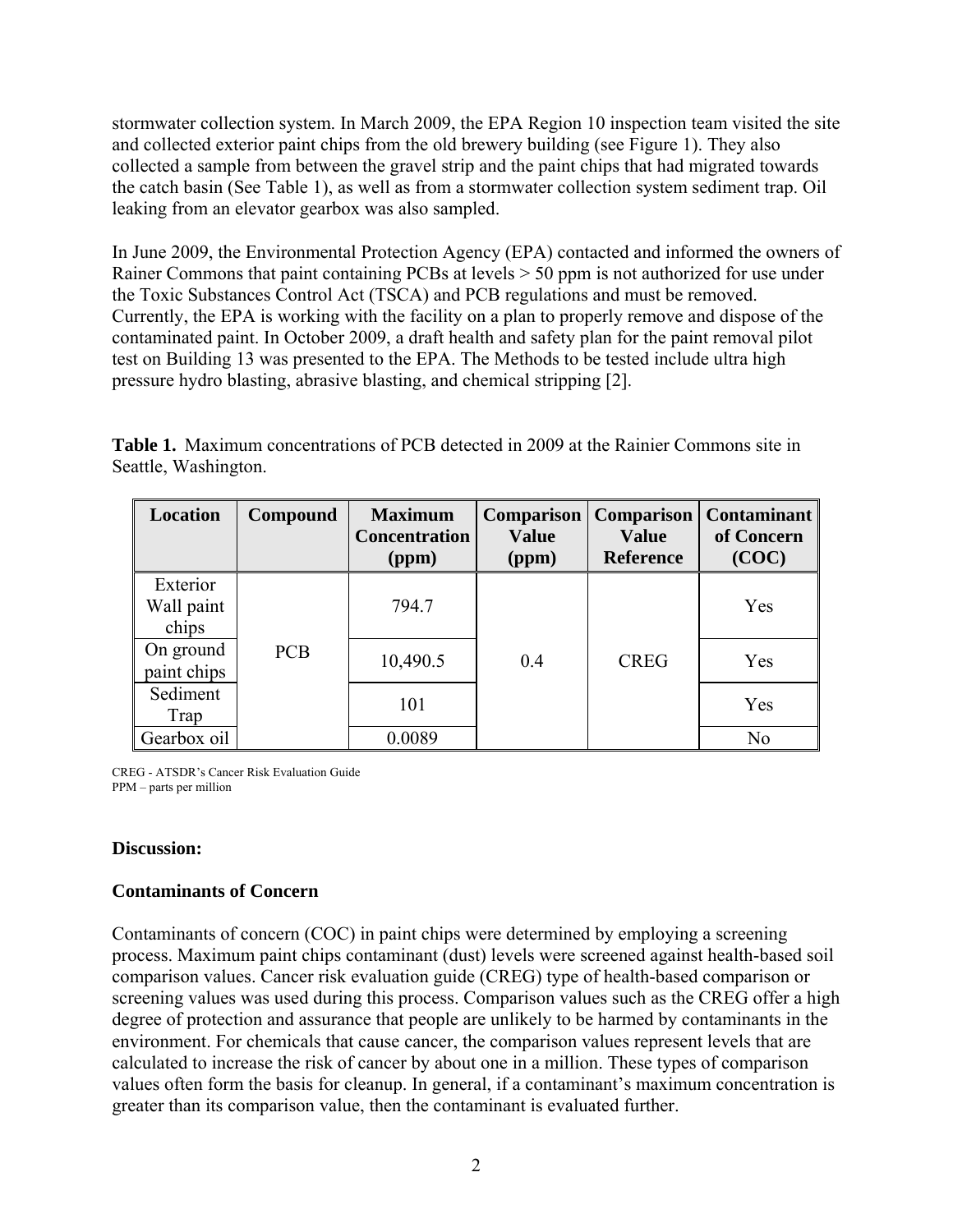#### **Exposure Pathways**

In order for any contaminant to be a health concern, the contaminant must be present at a high enough concentration to cause potential harm, and there must be a completed route of exposure to people. This is an industrial area and the commercial businesses in these buildings cater mainly for workers in this area. The buildings are surrounded by paved parking lots with a small gravel area (see Figure 1). To the west of the buildings is Airport Way South road and to the east is the Interstate 5 corridor. Children are unlikely to be playing in the area, the nearest residential neighborhood in the lower section is about two miles southwest. On the east side the nearest residential neighborhood is about two-tenth of a mile, however, it's across the Interstate 5 corridor, separated by a steep hillside, a forested area and no through access road. Therefore, the exposure pathway of concern at this site is of an adult accidentally breathing in PCBs in paint chips (in the form of dust) during starting or sitting in a vehicle onsite or working in and around the buildings. Ingestion and dermal contact of the PCB paint chips were not evaluated. The exterior wall paint is flaking off the building within two feet of the gravel area next to parking lot and given this location, these types of exposures are unlikely (see Figure 1).

Since the paint chips have been identified as containing high levels of PCBs, any remediation will have to follow the Occupational Safety and Health Administration rules and regulations (Washington State Department of Labor and Industries, and 40 Code of Federal Regulations (C.F.R.) Part 761 for specific requirements relating to PCBs and PCB-containing materials. Therefore, safety measures must be taken to reduce exposure during removal and disposal of the PCB paint.

#### **Chemical Specific Toxicity**

PCBs are a mixture of man-made organic chemicals. There are no known natural sources of PCBs in the environment. The manufacture of PCBs stopped in the United States (U.S.) in 1977, because evidence showed that they could build up in the environment and cause toxic health effects. Although no longer manufactured, PCBs can still be found in certain products such as old fluorescent lighting fixtures, electrical devices or appliances containing PCB capacitors that were made before the use of PCBs was banned, old microscope oil, and old hydraulic oil. Prior to 1977, PCBs entered the environment (soil, water, air) during the manufacture and use of PCBs. Today, PCBs can still enter the environment from poorly maintained hazardous waste sites; illegal or improper dumping of PCB wastes, such as old hydraulic oil; leaks from electrical transformers that contain PCB oils; and disposal of old consumer products that contain PCBs[3].

PCBs entered the environment as mixtures. There are 209 structural variations of PCBs, referred to as congeners, which differ in the number and location of chlorine atoms in the chemical structure. Most PCBs commercially produced in the U.S. were standard mixtures called Aroclors. The conditions for producing each Aroclor favor the synthesis of certain congeners, giving each Aroclor a unique pattern based on its congener composition. No Aroclor contains all 209 congeners. Once in the environment, PCBs do not breakdown easily and may stay in the soil for months or years. PCBs stick to soil and sediment and do not usually move deep into the soil with rainfall. As a result, PCBs are found worldwide. Small amounts of PCBs can be found in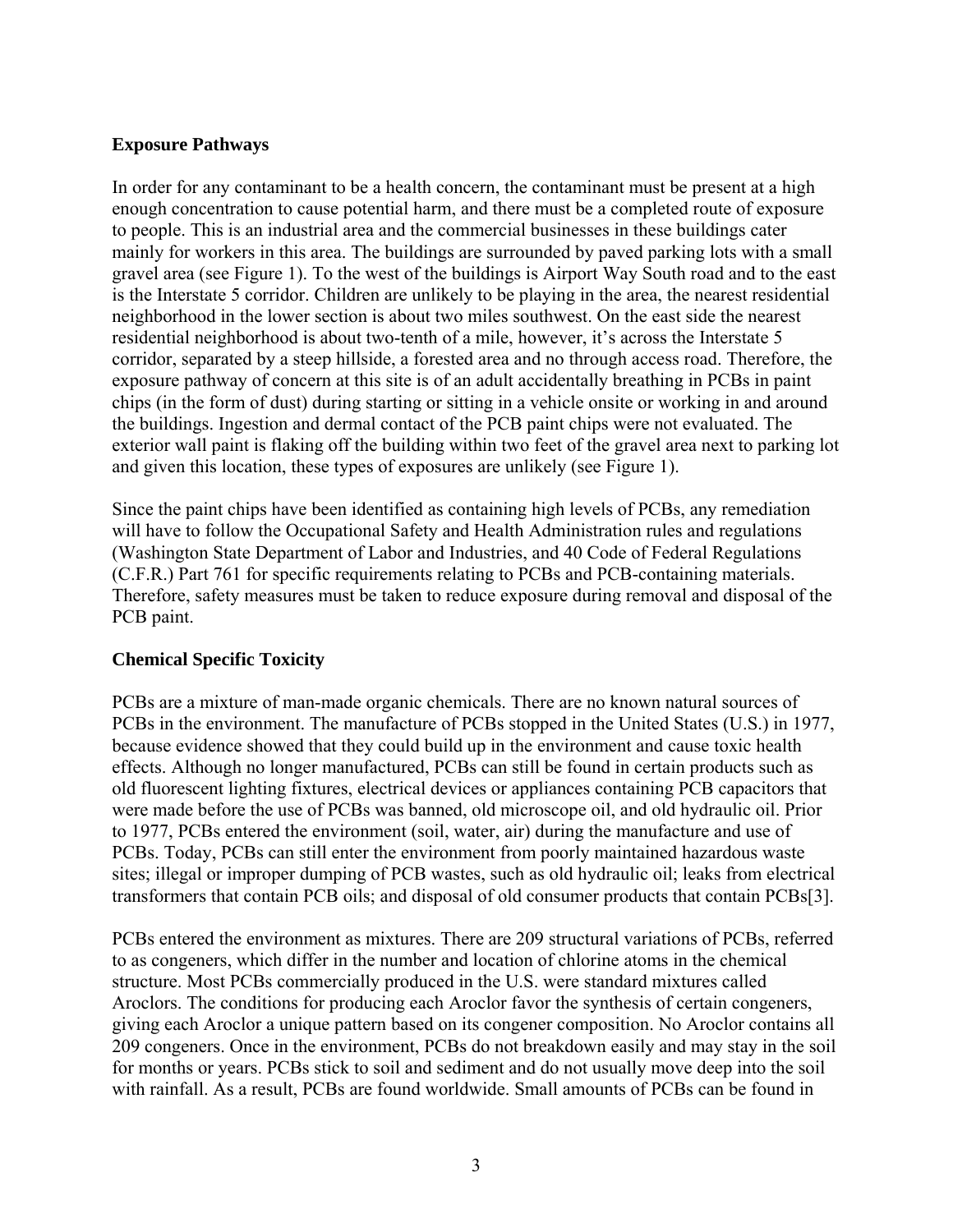almost all outdoor and indoor air, soil, sediments, surface water, and animals. PCBs bioaccumulate in the food chain and are stored in the fat tissue. The major dietary source of PCBs is fish. PCBs are also found in meats and dairy products [3]. However, the general trends of PCBs in humans have largely decreased since the 1980s [4, 5].

In general, direct exposure to contaminants can occur by ingestion, inhalation, and dermal (skin) contact. Some of the PCBs that enter the body are metabolized and excreted from the body within a few days; others stay in the body fat and liver for months and even years. PCBs collect in milk fat and can enter the bodies of infants through breast-feeding [3]. Skin irritation, vomiting, nausea, diarrhea, abdominal pain, eye irritation, and liver damage can occur in people exposed to high levels of PCBs [3]. However, health effects relevant to low-level environmental exposures are immunological effects in monkeys (Aroclor 1254, oral reference dose (RfD) 0.00002 mg/kg/day) and developmental effects in kids exposed to PCBs in the womb, from mothers eating PCB contaminated fish [3].

#### **Evaluating Non-cancer Hazards**

Exposure assumptions for estimating contaminant doses from PCB exposures are found in Appendix A, Table A1. In order to evaluate the potential for non-cancer adverse health affects that may result from exposure to contaminated media (i.e., soil, air, and water), a dose is estimated for PCBs. These doses are calculated for situations (scenarios) in which a person might be exposed to the contaminated media. The estimated dose for each contaminant under each scenario is then compared to EPA's RfD. RfDs are doses below which non-cancer adverse health effects are not expected to occur (so-called "safe" doses). They are derived from toxic effect levels obtained from human population and laboratory animal studies. These toxic effect levels can be either the lowest observed adverse effect level (LOAEL) or the no-observed adverse effect level (NOAEL). In human or animal studies, the LOAEL is the lowest dose at which an adverse health effect is seen, while the NOAEL is the highest dose that does not result in any adverse health effects.

Because of data uncertainty, the toxic effect level is divided by "safety factors" to produce the lower and more protective RfD. If a dose exceeds the RfD, this indicates only the potential for adverse health effects. The magnitude of this potential can be inferred from the degree to which this value is exceeded. If the estimated exposure dose is only slightly above the RfD, then that dose will fall well below the observed toxic effect level. The higher the estimated dose is above the RfD, the closer it will be to the actual observed toxic effect level. This comparison is called a hazard quotient (HQ) and is given by the equation below:

 $HO = Estimated Does (mg/kg-day)$ RfD (mg/kg-day)

Estimated exposure doses, exposure assumptions, and hazard quotients are presented in Appendix A for PCB paint dust. Based on exposure estimates quantified in Appendix A, workers are not likely to experience adverse non-cancer health effects from exposure to PCB paint dust since the estimated exposure dose does not exceed the RfD or MRL.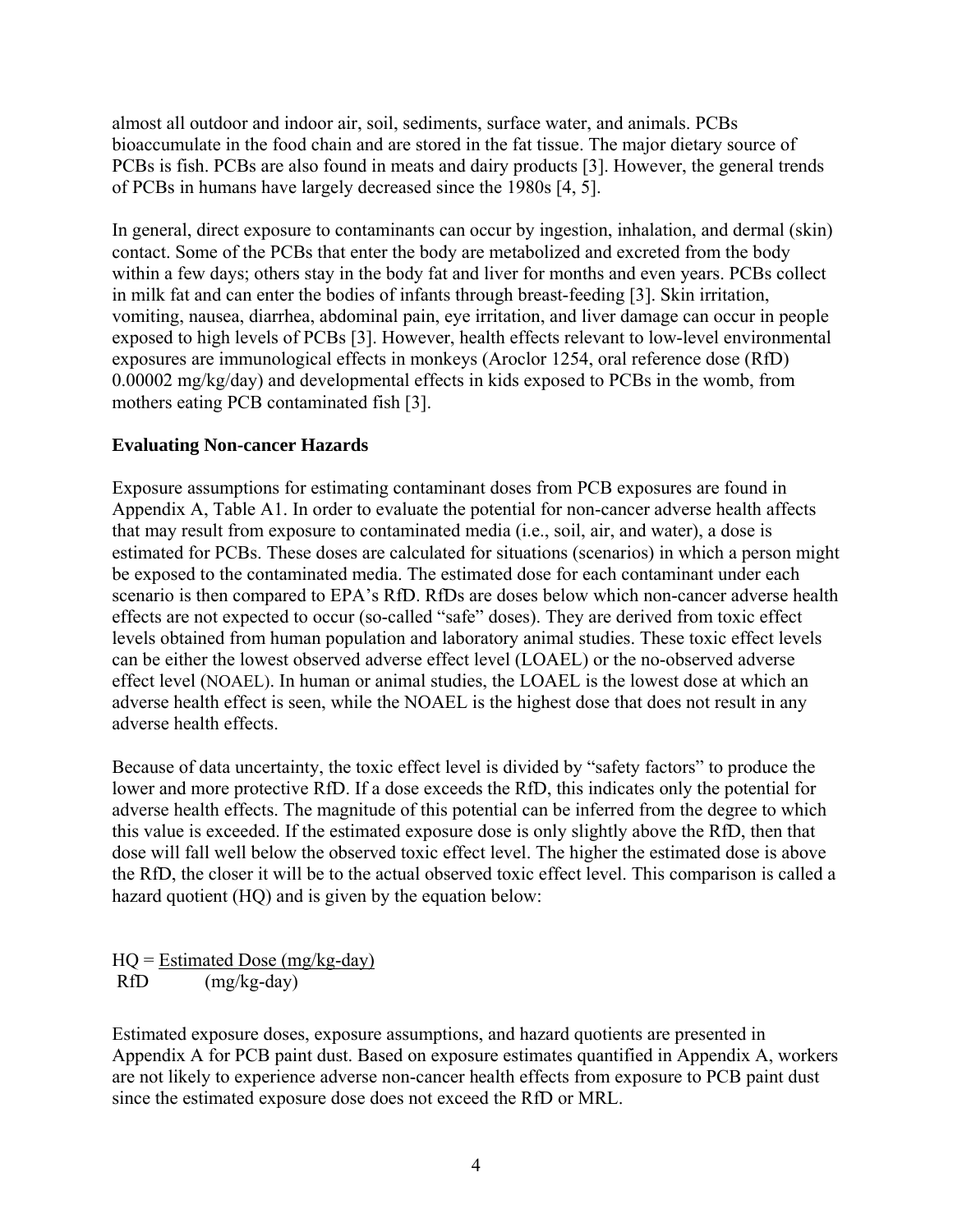#### **Evaluating Cancer Risk**

Some chemicals have the ability to cause cancer. Theoretical cancer risk is estimated by calculating a dose similar to that described above and multiplying it by a cancer potency factor, also known as the cancer slope factor. Some cancer potency factors are derived from human population data. Others are derived from laboratory animal studies involving doses much higher than are encountered in the environment. Use of animal data requires extrapolation of the cancer potency obtained from these high dose studies down to real-world exposures. This process involves much uncertainty.

Current regulatory practice assumes there is no "safe dose" of a carcinogen. Any dose of a

carcinogen will result in some additional cancer risk. Theoretical cancer risk estimates are, therefore, not yes/no answers but measures of chance (probability). Such measures of chance (probability). Such Theoretical Cancer risk estimates do not reach measures, however uncertain, are useful in zero no matter how low the level of exposure determining the magnitude of a cancer threat to a carcinogen. Terms used to describe this because any level of a carcinogenic risk are defined below as the number of excess because any level of a carcinogenic risk are defined below as the number of excess expected in a lifetime: contaminant carries an associated risk. The validity of the "no safe dose" assumption for all cancer-causing chemicals is not clear. Some evidence suggests that certain slight is approximately equal to the carcinogenic must exceed a threshold of tolerance before initiating cancer. For such chemicals, risk estimates are not appropriate. Recent

|  | Theoretical Cancer Risk |  |
|--|-------------------------|--|
|  |                         |  |

| 1 in 1,000     |
|----------------|
|                |
| 1 in 10,000    |
| 1 in 100,000   |
| 1 in 1,000,000 |
| 1 in 1,000,000 |
|                |

guidelines on cancer risk from EPA reflect the potential that thresholds for some carcinogenesis exist. However, EPA still assumes no threshold unless sufficient data indicate otherwise [6].

This document describes theoretical cancer risk that is attributable to site-related contaminants in qualitative terms like low, very low, slight, and no significant increase in theoretical cancer risk. These terms can be better understood by considering the population size required for such an estimate to result in a single cancer case. For example, a low increase in cancer risk indicates an estimate in the range of one cancer case per ten thousand persons exposed over a lifetime. A very low estimate might result in one cancer case per several tens of thousands exposed over a lifetime and a slight estimate would require an exposed population of several hundreds of thousands to result in a single case. DOH considers theoretical cancer risk insignificant when the estimate results in less than one cancer per one million exposed over a lifetime. The reader should note that these estimates are for excess cancers that might result in addition to those normally expected in an unexposed population.

Cancer is a common illness and its occurrence in a population increases with the age of the population. There are many different forms of cancer resulting from a variety of causes; not all are fatal. Approximately 1/4 to 1/3 of people living in the U.S. will develop cancer at some point in their lives [7].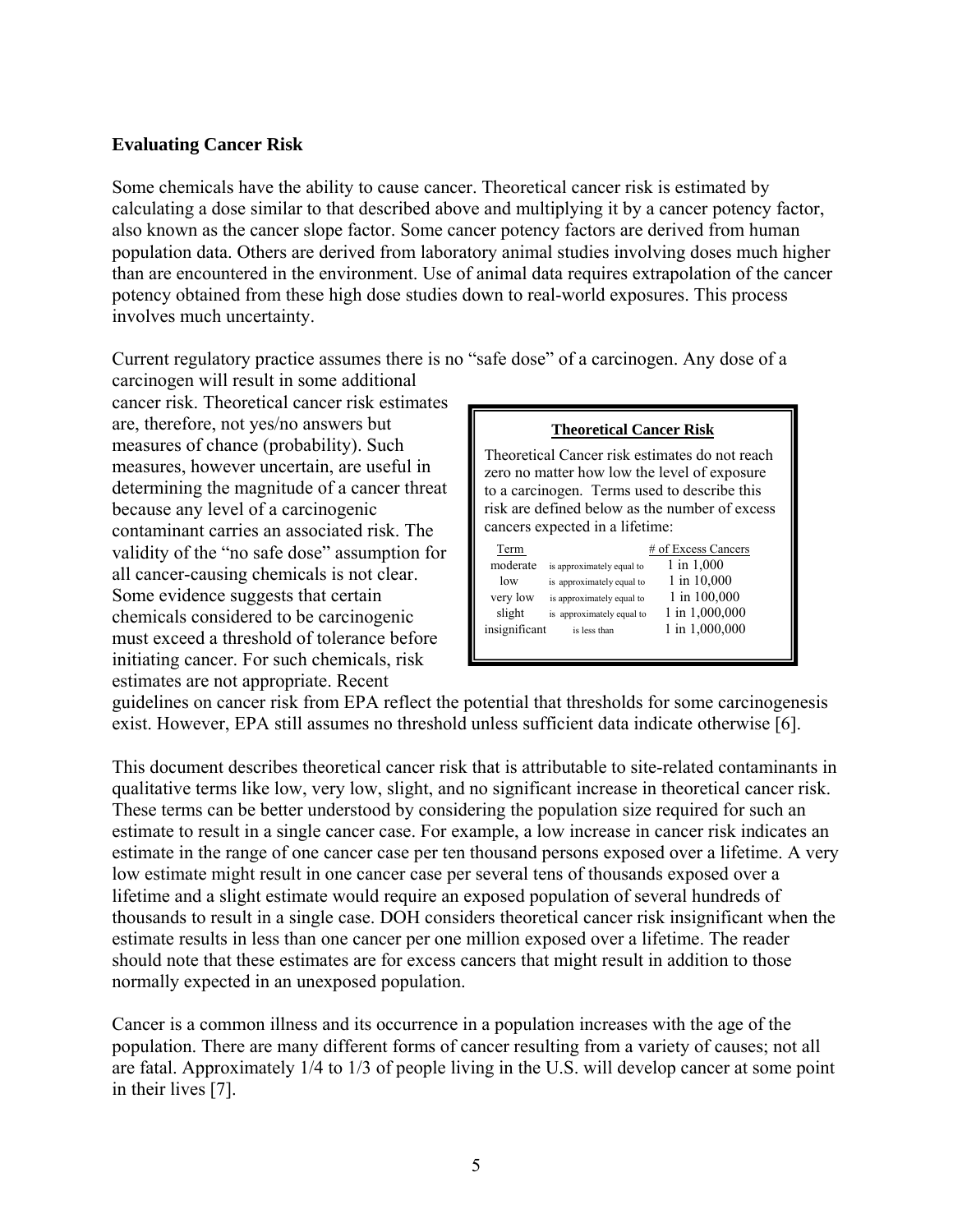In a worst-case scenario, exposure to the current highest levels of PCBs would increase a person's lifetime theoretical cancer risk by about 2 in 1,000,000 (2 excess cancers in a population of a million people exposed) (see Appendix A - Table A3). The reader should note that these estimates are for excess cancers that might result in addition to those normally expected in an unexposed population. This estimated risk is very low to slight, and within the range of cancer risks consider acceptable by the EPA.

#### **Conclusions**

DOH concludes that accidentally breathing in PCBs from paint chips (dust) from the Rainier Commons building is not expected to harm people's health. Accidentally breathing in PCBs found in paint chips (dust) at the 2009 maximum levels while idling onsite or working in the buildings were lower than levels that are expected to harm human health.

#### **Recommendations**

- DOH recommends Rainier Commons LLC do grid sampling of the building exterior paint to obtain an average concentration of PCBs.
- DOH recommends Rainier Commons LLC follows Washington State Department of Labor and Industries rules and regulations and the regulations at 40 C.F.R. Part 761 for specific requirements relating to PCBs and PCB-containing materials.

#### **Public Health Action Plan**

Actions Planned

- 1. DOH will provide copies of this letter health consultation to the EPA, Ecology, Public Health-Seattle and King County, tenants, and the owners of the Rainier Commons buildings.
- 2. DOH will evaluate any additional data that becomes available.

Please feel free to contact Lenford O'Garro at (360) 236-3376 or 1-877-485-7316 if you have any questions about this memo.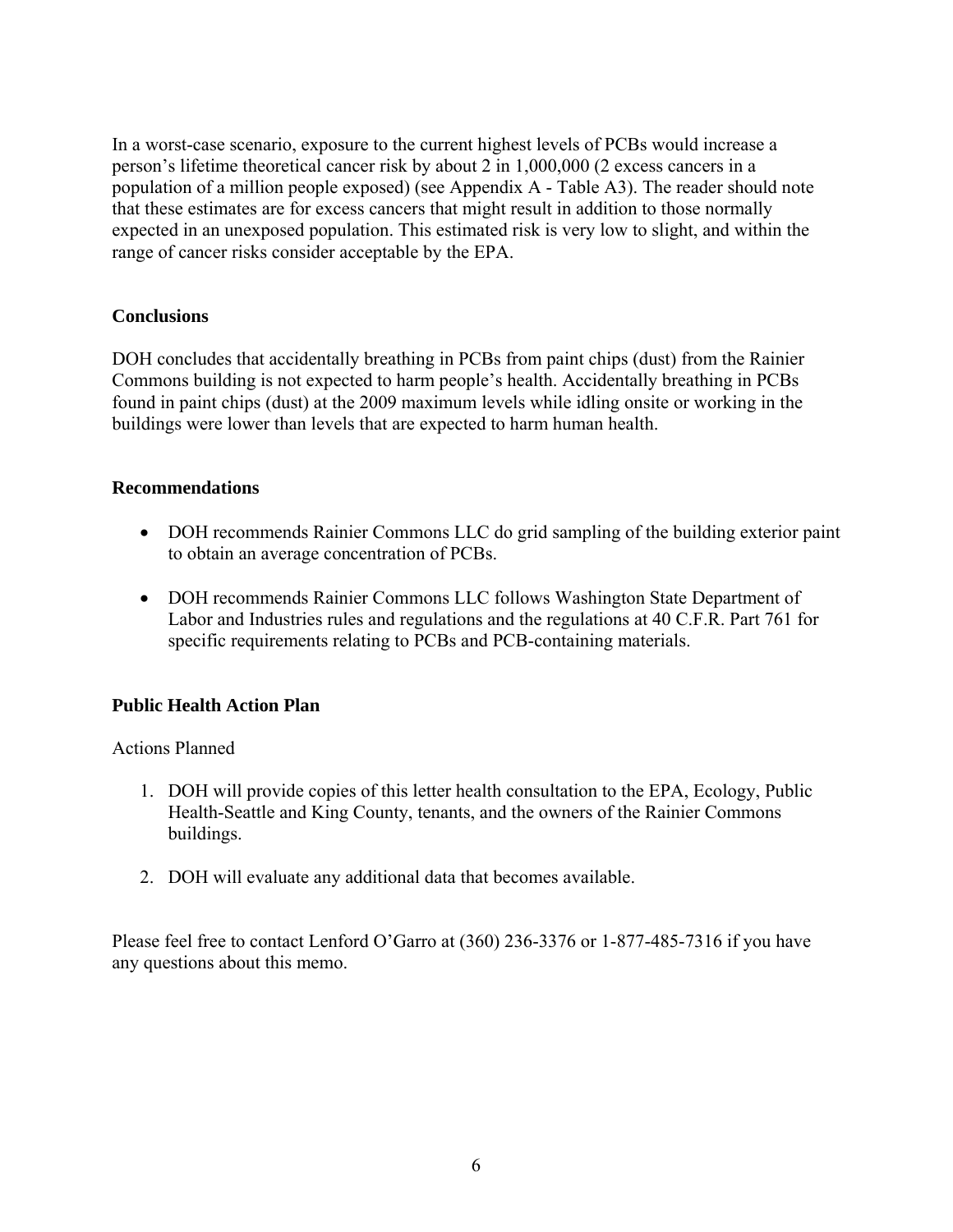#### **References**

- 1. United States Environmental Protection Agency: EPA Region 10, PCB Compliance Inspection report – Rainier Commons, LLC. United States Environmental Protection Agency, Office of Compliance and Enforcement, April 2009.
- 2. Draft health and safety plan for the paint removal pilot test on building 13 Rainer Commons Facility 3100 Airport Way S. Seattle, Washington, Prepared by CDM for Rainer Commons LLC, October 5, 2009.
- 3. Agency for Toxic Substances and Disease Registry (ATSDR). Toxicological profile for Polychlorinated Biphenyls (PCBs) (update) PB/2000/108027. Atlanta, GA: U.S. Department of Health and Human Services, Public Health Service. November 2000. Available at: http://www.atsdr.cdc.gov/toxprofiles/tp17.html.
- 4. Patterson DG Jr, Wong LY, Turner WE, Caudill SP, DiPietro E, McClure C, Cash TP, Osterloh JD, Pirkle JL, Sampson EJ, Needham LL. Levels in the U.S. Population of those Persistent Organic Pollutants (2003-2004) Included in the Stockholm Convention or in other Long-Range Transboundary Air Pollution Agreements. Environ. Sci. Technol., 2009, 43 (4), 1211-1218.
- 5. Centers for Disease Control and Prevention. *Fourth National Report on Human Exposure to Environmental Chemicals*. http://www.cdc.gov/exposurereport/. December 2009.
- 6. U.S. Environmental Protection Agency. Guidelines for Carcinogen Risk Assessment (Review Draft). NCEA-F-0644 July 1999. Available at: http://cfpub.epa.gov/ncea/cfm/recordisplay.cfm?deid=54932
- 7. ATSDR Agency for Toxic Substances and Disease Registry. ATSDR Fact Sheet: Cancer. Updated August 30, 2002. Atlanta: U.S. Department of Health and Human Services. Available at: [http://www.atsdr.cdc.gov/COM/cancer-fs.html.](http://www.atsdr.cdc.gov/COM/cancer-fs.html)
- 8. U.S. Environmental Protection Agency. Supplemental Guidance for Developing Soil Screening Levels for Superfund Sites: Office of Emergency and Remedial Response, Washington, DC. OSWER 9355.4-24, December 2002.
- 9. National Center for Environmental Assessment. Exposure Factors Handbook Volume 1 General Factors EPA/600/P-95/002Fa: U.S. Environmental Protection Agency; August 1997.
- 10. Cowherd, C., G. Muleski, P. Engelhart, and D. Gillete. 1985. Rapid Assessment of Exposure to Particulate Emissions from Surface Contamination. EPA/600/8-85/002. Prepared for EPA Office of Health and Environmental Assessment, Washington, D.C.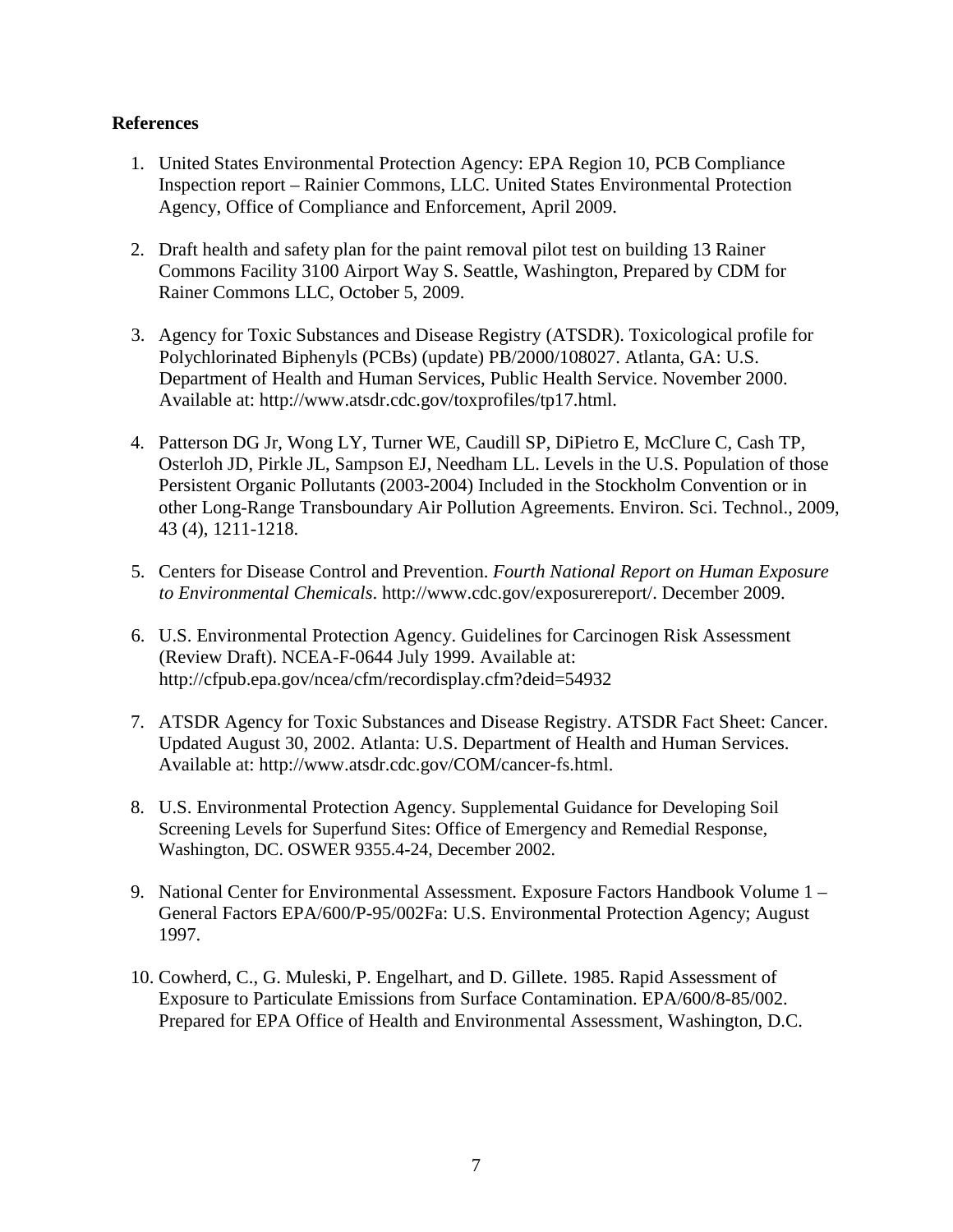## **Appendix A**

This section provides calculated exposure dose and assumptions used for exposure to PCBs in paint chips from the Rainier Commons building in Seattle, Washington. This exposure scenario was developed to model exposures that might occur to an adult worker. The following exposure parameters and dose equation was used to estimate exposure dose from inhalation of PCBs.

#### **Exposure to PCBs in paint chips via inhalation (fugitive dust emissions)**

For inhalation of soil particulates, air concentrations were estimated using the EPA Particulate Emission Factor (PEF) approach, as documented in EPA's Soil Screening Guidance [8].

#### **Inhalation Route**

Dose<sub>non-cancer (mg/kg-day)</sub> =  $C \times SMF \times HIR \times EF \times ED \times 1/PEF$  [8]  $BW \times AT_{non-cancer}$ 

$$
Cancer Risk = \underbrace{C \times SMF \times IHR \times EF \times ED \times CPF \times 1/PEF}_{BW \times AT_{cancer}} \qquad [8]
$$

**Table A1.** Exposure assumptions used for exposure to PCBs paint chips from the Rainier Commons building in Seattle, Washington.

| <b>Parameter</b>                          | <b>Value</b> | Unit                       | <b>Comments</b>                            |
|-------------------------------------------|--------------|----------------------------|--------------------------------------------|
| Concentration $(C)$                       | 10,490.5     | mg/kg                      | Maximum detected value in paint chips      |
| <b>Exposure Frequency (EF)</b>            | 250          | Days/year                  | Average work days per year                 |
| <b>Exposure Duration (ED)</b>             | 25           | vears                      | Number of years at work (adult yrs)        |
| Body Weight (BW) - adult                  | 72           | kg                         | Adult mean body weight                     |
| Averaging Time <sub>non-cancer</sub> (AT) | 1825         | days                       | 5 years                                    |
| Averaging Time <sub>cancer</sub> (AT)     | 27375        | days                       | 75 years                                   |
| Cancer Potency Factor (CPF)               | 2            | $mg/kg$ -day <sup>-1</sup> | Source: EPA                                |
| Inhalation rate (IHR) - adult             | 15.2         | $m^3$ /day                 | Exposure Factors Handbook [9]              |
| Soil matrix factor (SMF)                  |              | unitless                   | Non-cancer $(nc)$ / cancer $(c)$ - default |
| Particulate emission factor (PEF)         | $6.00E + 8$  | $m^3/kg$                   | Model Parameters 0% grass cover [10]       |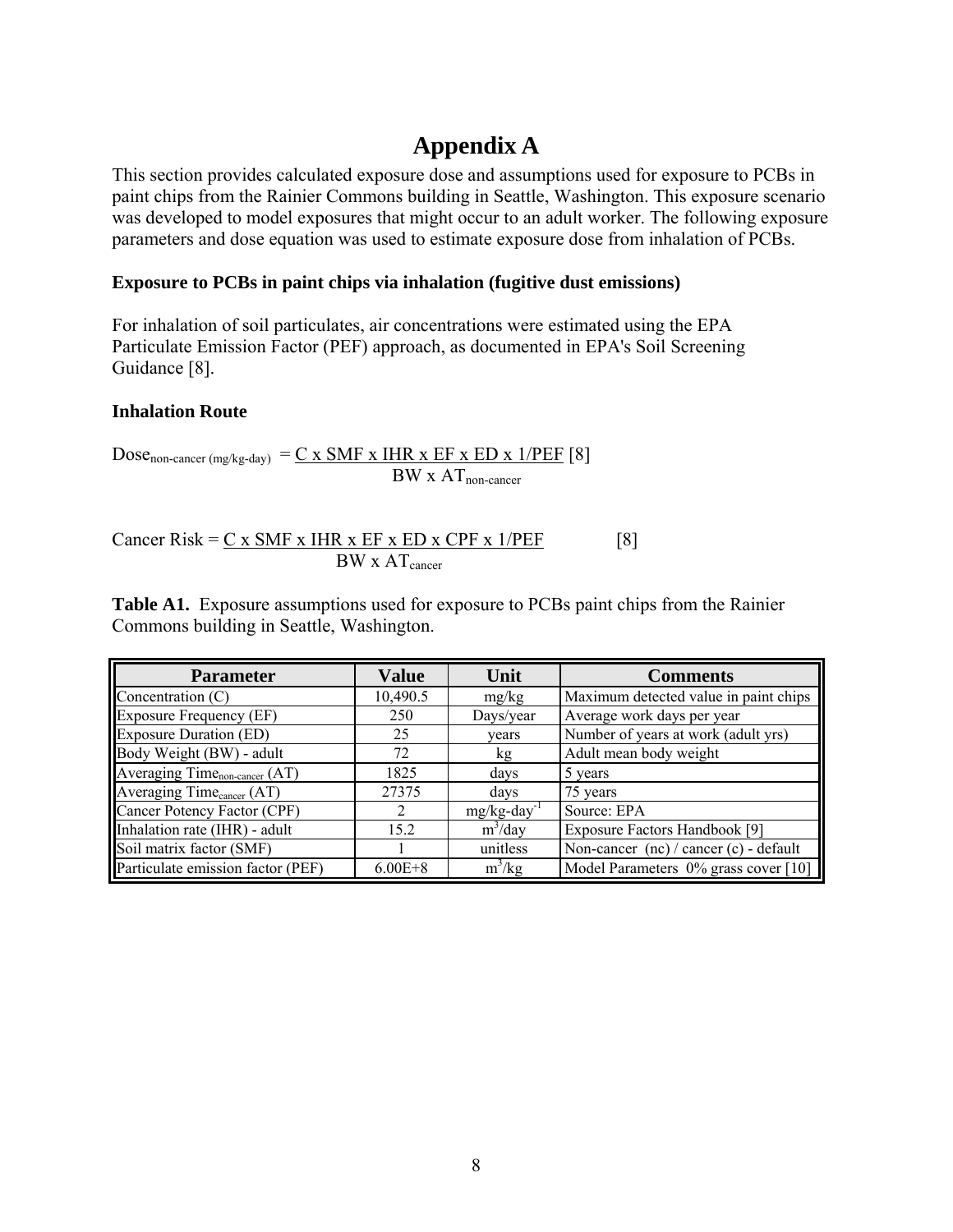**Table A2.** Non-cancer hazard calculations resulting from exposure to PCBs paint chips from the Rainier Commons building in Seattle, Washington.

|            |                                           | <b>Scenarios</b> | <b>Estimated Dose</b><br>(mg/kg/day) | <b>RfD</b>  | <b>Estimated</b><br>Dose/ |  |
|------------|-------------------------------------------|------------------|--------------------------------------|-------------|---------------------------|--|
|            | <b>Contaminant</b> Concentration<br>(ppm) |                  | Inhalation of Particulates           | (mg/kg/day) | <b>RfD</b>                |  |
| <b>PCB</b> | 10,490.5                                  | Adult            | $4.22E - 6$                          | $2.0E - 5$  | 0.21                      |  |

RfD – reference dose PPM – parts per million

**Table A3**. Cancer hazard calculations resulting from exposure to PCBs paint chips from the Rainier Commons building in Seattle, Washington.

|                                  |          | <b>Cancer</b><br><b>Potency</b><br><b>Factor</b><br>$(mg/kg-day^{-1})$ | <b>Scenario</b> | <b>Increased Cancer Risk</b>      |
|----------------------------------|----------|------------------------------------------------------------------------|-----------------|-----------------------------------|
| <b>Contaminant</b> Concentration | (ppm)    |                                                                        |                 | <b>Inhalation of Particulates</b> |
| <b>PCB</b>                       | 10,490.5 |                                                                        | Adult           | 1.69E-6                           |

RfD – reference dose

PPM – parts per million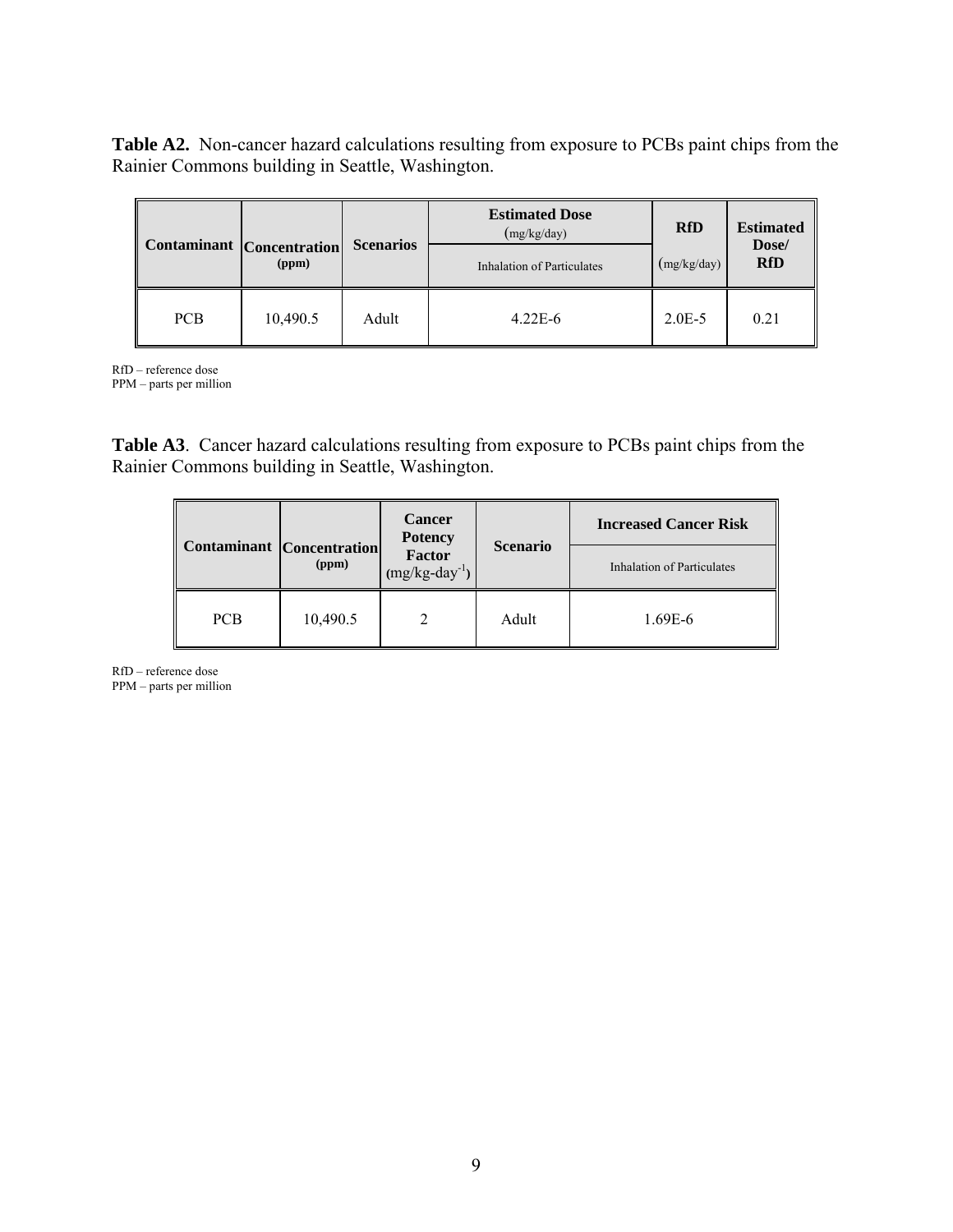**Figure 1**: Photograph of exterior wall paint flaking off Building 13 onto the gravel area next to parking lot at Rainier Commons LLC in King County, Seattle, Washington [1].